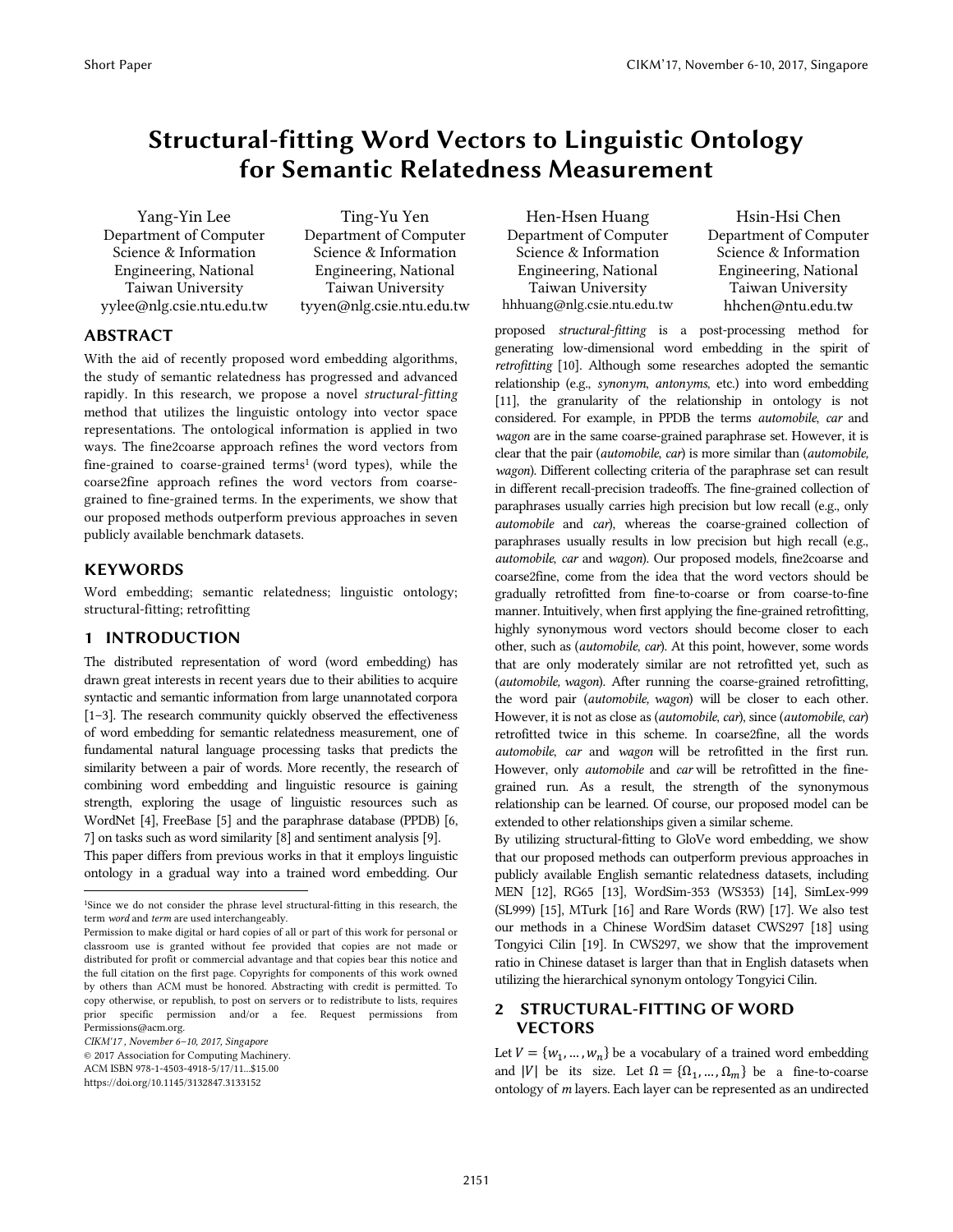graph  $(V_l, E_l)$  for  $1 \leq l \leq m$  with  $V_1 \subseteq \cdots \subseteq V_m$  and  $E_1 \subseteq \cdots \subseteq$  $E_m$ . For each term  $w_i$ , the edge  $(w_i, w_j) \in E_l \subseteq V_l \times V_l$  indicating a semantic relationship of interest (e.g., paraphrase). In  $\Omega$ ,  $\Omega_1$  contains an ontology with finest relationship rules and has the lowest recall, but the highest average precision, while  $\Omega_m$  contains an ontology with coarsest relationship rules and has the highest recall, but the lowest average precision.

#### 2.1 Fine2coarse Approach

The *retrofitting* model is a recently proposed learning framework to run belief propagation on a graph constructed from lexicon-derived relational information to update word embedding. The matrix  $\hat{Q}$  will be the pre-trained collection of vector representations  $\hat{q}_i \in \mathbb{R}^d$ , where *d* is the length of a word vector. Each  $w_i \in V$  is learned using a standard word embedding technique (e.g., GloVe [2] or word2vec [1]). The objective of retrofitting is to learn a new matrix  $Q =$  $(q_1, ..., q_n)$  such that the word vectors are close to its adjacent vertices, meanwhile constraining the distance between the pretrained and the new word vectors. The objective to be minimized for a given ontology layer  $\Omega_l$  is:

$$
\Psi(Q_l) = \sum_{i=1}^{n} \left[ \alpha_i \|q_i - \hat{q}_i\|^2 + \sum_{(i,j) \in E_l} \beta_{ij} \|q_i - q_j\|^2 \right] \tag{1}
$$

where  $\alpha$  and  $\beta$  values control the relative strengths of associations. The updating formula from  $\hat{q}_i$  to  $q_i$  would be:

$$
q_i^l = \frac{\sum_{j:(i,j)\in E_l} \beta_{ij} q_j + \alpha_i \hat{q}_i}{\sum_{j:(i,j)\in E_l} \beta_{ij} + \alpha_i}
$$
 (2)

for the *l*th layer. More details of the derivation of the formula can be found in [10]. Then the ontological information is updated gradually and iteratively. A formal description of our proposed structuralfitting method is shown in Algorithm 1. In our algorithm, we also introduce a discounting parameter  $\gamma$  to control the strength of each layer.

Algorithm 1 Fine2coarse

|                                                                                   | <b>Input:</b> A pre-trained word embedding $\hat{Q}$ , a fine-to-coarse |  |  |  |  |
|-----------------------------------------------------------------------------------|-------------------------------------------------------------------------|--|--|--|--|
| ontology of <i>m</i> layers Ω, hyper-parameters $\alpha$ , $\beta$ and $\gamma$ , |                                                                         |  |  |  |  |
| number of iterations <i>max it</i> .                                              |                                                                         |  |  |  |  |
| <b>Output:</b> A structural-fitted word embedding $Q$                             |                                                                         |  |  |  |  |

1: for  $l = 1$  to m do 2:  $V' = V_1$ 3: for  $it = 1$  to  $max\_it$  do 4: for  $i = 1$  to  $|V'|$  do 5:  $q_i^l \leftarrow \frac{\sum_{j:(i,j) \in E_l} \gamma_l \beta_{ij} q_j + \alpha_i \hat{q}_i}{\sum_{j:(i,j) \in E_l} \gamma_l \beta_{ij} + \alpha_i}$ 6: return  $Q$ 

# 2.2 Coarse2fine Approach

The coarse2fine approach retrofits the word vectors in a reverse way. The algorithm for coarse2fine is similar to Algorithm 1. In coarse2fine, the main difference is that the ontological information is adopted from the coarsest layer to the finest layer whilst the other steps remain the same.

Experimentally, 10 iterations are sufficient to minimize the objective function from a set of starting vectors to produce effective structural-fitted vectors.

#### 3 BENCHMARK DATASETS

We downloaded six word similarity benchmark data sets from the web: RG65 [13], WS353 [14], MEN [12], SL999 [15], MTurk [16] and RW [17]. Published over 50 years, RG65 can be considered the most widely adopted semantic relatedness benchmark. Note that WS353 contains all the word pairs from RG65.

For evaluating Chinese structural-fitting, CWS297 [18] is applied. CWS297 is a transcription from English WS353 by two undergraduate students with excellent English understandings. The similarity scores containing in CWS297 were re-scored by twenty native Chinese speakers and used in Semeval-2012 [20]. This dataset consists of 297 word pairs. In order to perform a fair comparison, other parameters remain the same as the default settings in English.

#### 4 EXPERIMENTS

This research considers cosine similarity for computing word similarity between two word vectors [8, 10, 11]. The metric used in this paper is Spearman correlation coefficient. In the experiments, if a test dataset has missing words (the words that do not appear in the word embedding), we remove those missing words from the dataset. Note that our reported results of vanilla word embedding may be slightly different from other papers due to the treatment of missing words and the similarity computation method. Some researches use zero vector to represent the missing words, whereas some use the average of all word vectors of the word embedding to represent the missing word. However, within this research the reported performance can be compared due to the same similarity computation method and the same missing word processing method.

GloVe. The main word embedding used in this research, GloVe, is a log-bilinear regression model that tries to resolve the drawbacks of local context window approaches (e.g., skip-gram model [1]) and global factorization approaches (e.g., latent semantic analysis) on word analogy and semantic relatedness tasks. The global vectors in GloVe are trained using unsupervised learning on aggregated global word-word co-occurrence statistics from a corpus. GloVe utilizes the probability ratio derived from the co-occurrence matrix to capture the relatedness between words. The objective of GloVe is to factorize the log-count matrix and to find the word embedding that satisfies this ratio.

For English structural-fitting, GloVe pre-trained word vectors are used as input. The word vectors were trained on 6 billion tokens from Wikipedia 2014 + Gigaword 5. The linguistic resource used in this study is PPDB [6, 7]. PPDB is an automatically created massive resource of paraphrases. In our selected lexical level English PPDB, each pair of words is semantically equivalent in some degree. Following the resource used in retrofitting, we use PPDB 1.0's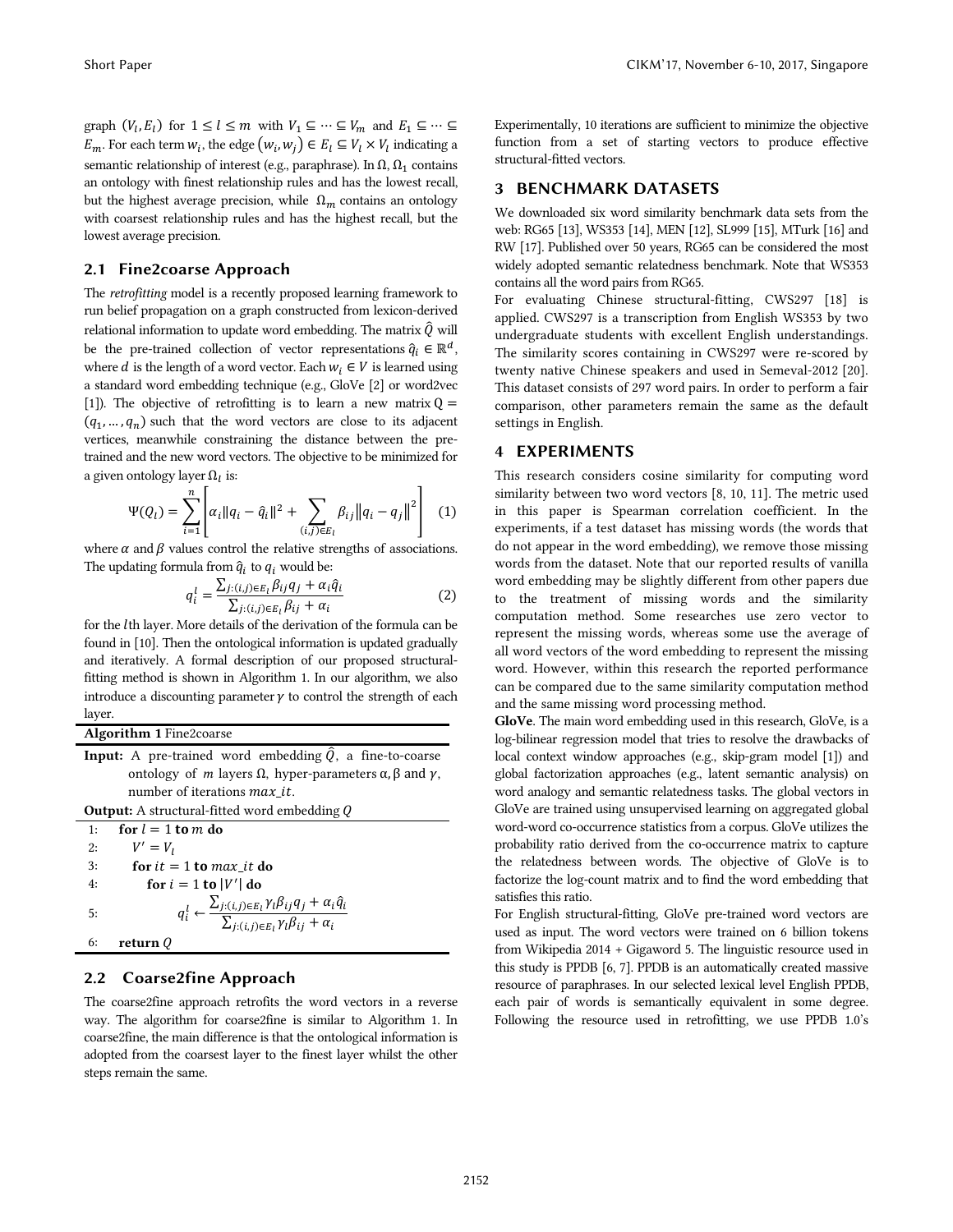|                        | GloVe.6B.50d |            |       |       |       | GloVe.6B.300d |       |
|------------------------|--------------|------------|-------|-------|-------|---------------|-------|
|                        | <b>RG65</b>  | <b>MEN</b> | WS353 | SL999 | MTurk | <b>RW</b>     | WS353 |
| GloVe                  | 0.595        | 0.652      | 0.496 | 0.265 | 0.619 | 0.340         | 0.601 |
| $r1$ -ppdb $(xl)$      | 0.689        | 0.686      | 0.515 | 0.399 | 0.651 | 0.357         | 0.632 |
| $r1$ -ppdb $(m)$       | 0.614        | 0.660      | 0.511 | 0.298 | 0.630 | 0.356         | 0.610 |
| $r1$ -ppdb $(s)$       | 0.618        | 0.662      | 0.510 | 0.292 | 0.629 | 0.349         | 0.610 |
| $fine2 coarse (m-xl)$  | 0.692        | 0.689      | 0.528 | 0.394 | 0.659 | 0.366         | 0.634 |
| $fine2 coarse(s-xl)$   | 0.693        | 0.690      | 0.530 | 0.392 | 0.658 | 0.362         | 0.638 |
| $coarse2fine$ (xl-m)   | 0.700        | 0.688      | 0.525 | 0.411 | 0.657 | 0.361         | 0.634 |
| $coarse2fine (xl-s)$   | 0.703        | 0.689      | 0.525 | 0.410 | 0.658 | 0.358         | 0.638 |
| fine2coarse (s-m-xl)   | 0.684        | 0.687      | 0.533 | 0.378 | 0.656 | 0.365         | 0.640 |
| $coarse2fine (xl-m-s)$ | 0.699        | 0.688      | 0.527 | 0.413 | 0.658 | 0.361         | 0.634 |

Table 1: Spearman (ρ) correlation of six English semantic relatedness datasets of structural-fitting with GloVe

XL version (xl) [7], which contains over 500k paraphrases derived from a large collection of texts. In 2015, a new version of PPDB was released [6]. This latest version of resource is integrated with our proposed models as well in the following sizes: M (m, over 400k paraphrases) and S (s, over 200k paraphrases). In the 2-layers experiment, we set the first  $\gamma$  to 1 and the second to 0.7, whereas in the 3-layers experiment,  $\gamma s$  are set to 1, 0.7 and 0.5, respectively. In order to ensure a careful comparison, for  $\alpha$  and  $\beta$  we follow the parameter usage in retrofitting. All  $\alpha_i$  set to 1 and  $\beta_{ii}$  to be degree( $(i)^{-1}$ .

For training Chinese word embedding, Chinese Gigaword<sup>2</sup> (CGW) corpus is adopted. CGW is a 4GB raw text acquired from Chinese news by Linguistic Data Consortium3 (LDC). Jieba4 Chinese Text Segmentation toolkit was employed to perform the Chinese word segmentation on CGW. We trained 50-, 100-, 200-, and 300-dimensional GloVe word embeddings using CGW. In the structural-fitting experiments, the Chinese synonym dataset Tongyici Cilin was applied [19]. Developed by Harbin Institute of Technology Center for Information Retrieval, Tongyici Cilin organizes words in a hierarchical structure. With around 90k terms, each term has been assigned a seven-bit code for five levels. All the terms in the same class of the fifth level category (7 bits) can be regarded as of similar meaning (the finest grained level), while the first level category (1 bit) is the coarsest grained level. In the experiments, we use the top 7, 5 and 4 bits in the 3 layers model and the top 7 and 5 bits in the 2-layers model.

#### 5 RESULTS AND DISCUSSION

Table 1 shows the performance of the English structural-fitting models with GloVe.6B.50d. Besides the 50d version, we also show the result of GloVe.6B.300d on WS353. Bold scores are best overall. We list the results of the vanilla GloVe word embedding (row 1), its retrofitted word embedding (r1-ppdb [10], row 2 to 4) and the structural-fitted word embedding (rows 5 to 10). In our experiments, the xl-m-s model achieves robust performance on different datasets and is the best model on average. In general, the structural-fitted models outperform the models that only run retrofitting once. We

1

also find that coarse2fine is better than fine2coarse, but the performance difference between them is relatively small. In WS353, our results show that the GloVe.6B.50d model is more effective than the GloVe.6B.300d model (i.e., the improvement ratio of 50d is larger than that of 300d). Our hypothesis is that the GloVe.6B.300d uses more dimensionality, which may already contain more information than GloVe.6B.50d, so the beneficial of GloVe.6B.300d from structural-fitting is smaller.

|  |  |  | Table 2: p of CWS297 of Chinese structural-fitting |
|--|--|--|----------------------------------------------------|
|--|--|--|----------------------------------------------------|

|                      | 50    | 100   | 200   | 300   |
|----------------------|-------|-------|-------|-------|
| GloVe                | 0.488 | 0.505 | 0.499 | 0.505 |
| r1-TongyiciCilin     | 0.543 | 0.544 | 0.531 | 0.530 |
| fine2coarse 2 layers | 0.555 | 0.552 | 0.542 | 0.534 |
| fine2coarse 3 layers | 0.553 | 0.557 | 0.555 | 0.549 |
| coarse2fine 2 layers | 0.550 | 0.543 | 0.527 | 0.529 |
| coarse2fine 3 layers | 0.552 | 0.544 | 0.536 | 0.534 |

Table 2 shows the results of Chinese structural-fitting. The method of using retrofitting is listed in row 2 (r1-TongyiciCilin). Compared to English structural-fitting, the performance gain is more significant. In addition, the 3-layers approach performs better than the 2-layers approach. We suspect that the reason might be Tongyici Cilin is a well-structured ontology with clear lexical hierarchy. We also found that when the dimensionality is smaller, the performance gain is larger. This phenomenon happens in both English and Chinese datasets. Finally, the fine2coarse approach performs better than the coarse2fine approach. We hypothesize that this occurs because the words in the fine-grained Tongyici Cilin are more critical and thus carefully retrofitted at the beginning. Then in the coarse-grained steps, the influence of moderate synonymous words are smaller due to the decaying of  $\gamma$ .

For the parameter sensitivity analysis, Figure 1 shows the  $\rho$  of fine2coarse and coarse2fine of 2 layers on CWS297 with GloVe 100d under different γs (the second γ). Retrofitting models of using the fine-grained Cilin (r1-fine) and coarse-grained Cilin (r1-coarse) are compared. When  $\gamma=0$  the structural-fitting model degenerates to retrofitting's method. As can be seen, the structural-fitting models can further improve the word similarity tasks under different γs, showing the benefit of using structural-fitting. Fine2Coarse performs

<sup>2</sup> https://catalog.ldc.upenn.edu/LDC2009T14

<sup>3</sup> https://www.ldc.upenn.edu/

<sup>4</sup> https://github.com/fxsjy/jieba